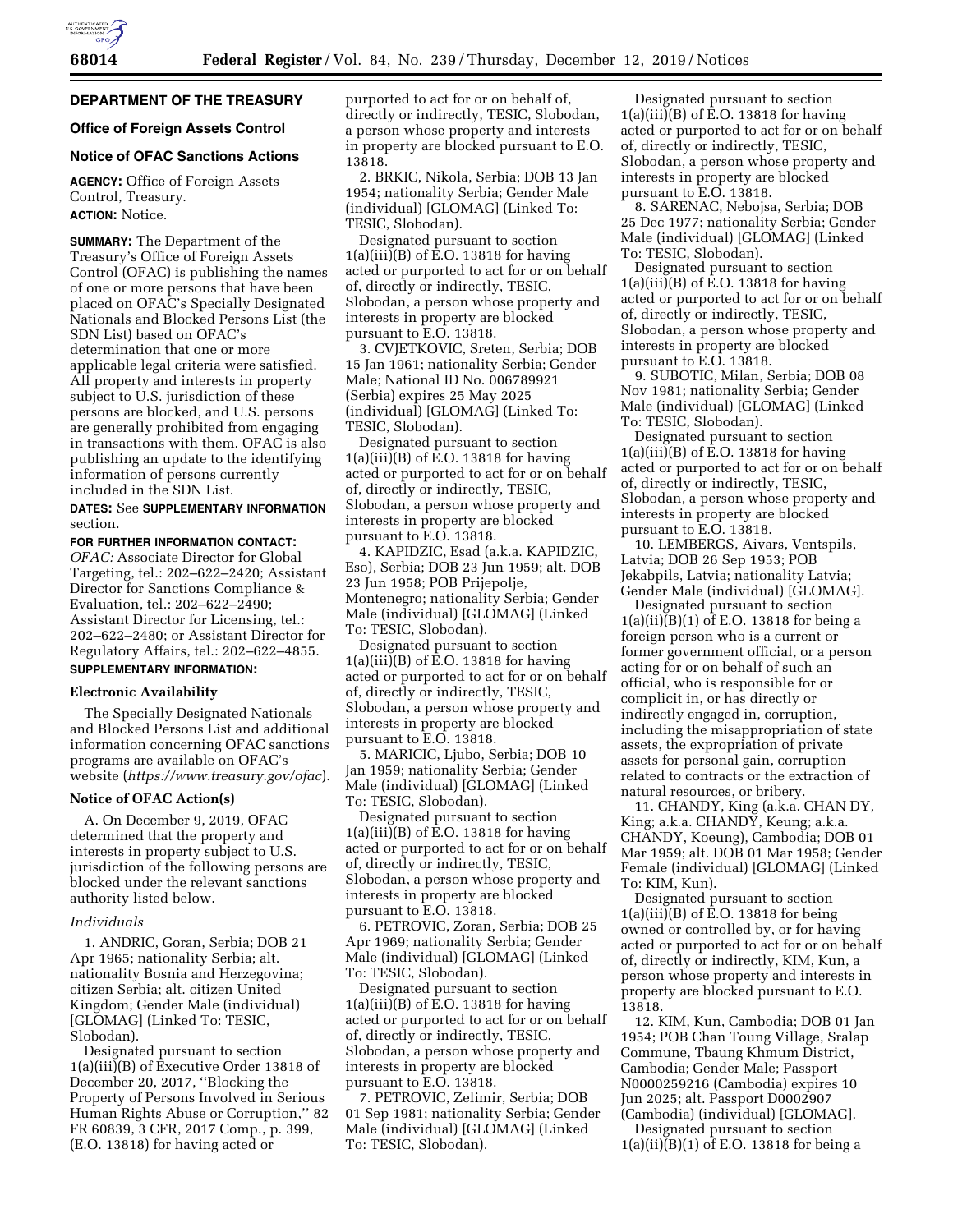foreign person who is a current or former government official, or a person acting for or on behalf of such an official, who is responsible for or complicit in, or has directly or indirectly engaged in, corruption, including the misappropriation of state assets, the expropriation of private assets for personal gain, corruption related to contracts or the extraction of natural resources, or bribery.

13. PHARA, Kim, 135, St. 110 SR., Takhmao, Kandal, Cambodia; DOB 10 Sep 1984; POB Cambodia; Gender Male; Passport N0263817 (individual) [GLOMAG] (Linked To: KIM, Kun).

Designated pursuant to section 1(a)(iii)(B) of E.O. 13818 for being owned or controlled by, or for having acted or purported to act for or on behalf of, directly or indirectly, KIM, Kun, a person whose property and interests in property are blocked pursuant to E.O. 13818.

14. SOPHARY, Kim, 135, Street 110, Takhmao, Kandal 0811, Cambodia; DOB 12 Dec 1982; POB Kampong Cham, Cambodia; Gender Female; Passport N00013860 (Cambodia) expires 13 Aug 2024 (individual) [GLOMAG] (Linked To: KIM, Kun).

Designated pursuant to section 1(a)(iii)(B) of E.O. 13818 for being owned or controlled by, or for having acted or purported to act for or on behalf of, directly or indirectly, KIM, Kun, a person whose property and interests in property are blocked pursuant to E.O. 13818.

15. PHEAP, Try (a.k.a. PHEAP, Thy), N10AB Street 271 SK. Toek Laork III, Khan Toul Kork, Phnom Penh, Cambodia; DOB 15 Jul 1965; POB Kandal Province, Cambodia; Gender Male; Passport N0239194 (Cambodia) expires 21 Feb 2008 (individual) [GLOMAG].

Designated pursuant to section  $1(a)(ii)(B)(1)$  of E.O. 13818 for being a foreign person who is a current or former government official, or a person acting for or on behalf of such an official, who is responsible for or complicit in, or has directly or indirectly engaged in, corruption, including the misappropriation of state assets, the expropriation of private assets for personal gain, corruption related to contracts or the extraction of natural resources, or bribery.

#### *Entities*

1. ARANEKS DOO (a.k.a. ARANEKS DOO BEOGRAD–VOZDOVAC), Bulevar Oslobodenja 166, Belgrade 11010, Serbia; Tax ID No. 110965174 (Serbia); Registration Number 21407429 (Serbia) [GLOMAG] (Linked To: TESIC, Slobodan).

Designated pursuant to section  $1(a)(iii)(B)$  of E.O. 13818 for being owned or controlled by, or for having acted or purported to act for or on behalf of, directly or indirectly, TESIC, Slobodan, a person whose property and interests in property are blocked pursuant to E.O. 13818.

2. BUSINESS DIVERSITY LIMITED (a.k.a. BUSINESS DIVERSITY LTD), Unit 11/F, CNT Tower, 338 Hennessy Road, Wan Chai, Hong Kong; Registration Number 2421075 (Hong Kong) [GLOMAG] (Linked To: TESIC, Slobodan).

Designated pursuant to section 1(a)(iii)(B) of E.O. 13818 for being owned or controlled by, or for having acted or purported to act for or on behalf of, directly or indirectly, TESIC, Slobodan, a person whose property and interests in property are blocked pursuant to E.O. 13818.

3. FALCON STRATEGIC SOLUTIONS DOO (a.k.a. FALCON STRATEGIC SOLUTIONS DOO BEOGRAD– PALILULA), Todora Manojlovica 28, Belgrade 11060, Serbia; Tax ID No. 110427636 (Serbia); Registration Number 21348953 (Serbia) [GLOMAG] (Linked To: TESIC, Slobodan).

Designated pursuant to section 1(a)(iii)(B) of E.O. 13818 for being owned or controlled by, or for having acted or purported to act for or on behalf of, directly or indirectly, TESIC, Slobodan, a person whose property and interests in property are blocked pursuant to E.O. 13818.

4. FINROST LIMITED, Eleniko Building, Floor 4, Fla, 7 Stasandrou, Nicosia 1060, Cyprus; Registration Number HE 357180 (Cyprus) [GLOMAG] (Linked To: TESIC, Slobodan).

Designated pursuant to section 1(a)(iii)(B) of E.O. 13818 for being owned or controlled by, or for having acted or purported to act for or on behalf of, directly or indirectly, TESIC, Slobodan, a person whose property and interests in property are blocked pursuant to E.O. 13818.

5. MELVALE CORPORATION DOO BEOGRAD (a.k.a. PREDUZECE ZA PROIZVODNJU, PROMET I USLUGE MELVALE CORPORATION DOO, BEOGRAD STARI GRAD), Tadeusa Koscuska 56, Belgrade 11000, Serbia; Tax ID No. 104150191 (Serbia); Registration Number 20100575 (Serbia) [GLOMAG] (Linked To: SARENAC, Nebojsa).

Designated pursuant to section 1(a)(iii)(B) of E.O. 13818 for being owned or controlled by, or for having acted or purported to act for or on behalf of, directly or indirectly, SARENAC, Nebojsa, a person whose property and

interests in property are blocked pursuant to E.O. 13818.

6. MOONSTORM ENTERPRISES LIMITED, Elli Court, Flat No. 4, Floor No. 2, Arch. Makariou III 210, Limassol 3030, Cyprus; Registration Number HE247830 (Cyprus) [GLOMAG] (Linked To: TESIC, Slobodan).

Designated pursuant to section 1(a)(iii)(B) of E.O. 13818 for being owned or controlled by, or for having acted or purported to act for or on behalf of, directly or indirectly, TESIC, Slobodan, a person whose property and interests in property are blocked pursuant to E.O. 13818.

7. TARDIGRADE LIMITED, Dimitriados 1, Limassol 4004, Cyprus; Registration Number C378737 (Cyprus) [GLOMAG] (Linked To: TESIC, Slobodan).

Designated pursuant to section  $1(a)(iii)(B)$  of E.O. 13818 for being owned or controlled by, or for having acted or purported to act for or on behalf of, directly or indirectly, TESIC, Slobodan, a person whose property and interests in property are blocked pursuant to E.O. 13818.

8. VECTURA TRANS DOO (a.k.a. VECTURA TRANS DOO NOVI BEOGRAD), Narodnih Heroja 16, Belgrade, Serbia; Tax ID No. 109894091 (Serbia); Registration Number 21262358 (Serbia) [GLOMAG] (Linked To: TESIC, Slobodan).

Designated pursuant to section 1(a)(iii)(B) of E.O. 13818 for being owned or controlled by, or for having acted or purported to act for or on behalf of, directly or indirectly, TESIC, Slobodan, a person whose property and interests in property are blocked pursuant to E.O. 13818.

9. VELCOM TRADE DOO BEOGRAD (a.k.a. VELCOM TRADE PREDUZECE ZA PROIZVODNJU PROMET I USLUGE DOO, BEOGRAD STARI GRAD), Tadeusa Koscuskog 56, Belgrade 11000, Serbia; Tax ID No. 102858071 (Serbia); Registration Number 17499858 (Serbia) [GLOMAG] (Linked To: ANDRIC, Goran).

Designated pursuant to section 1(a)(iii)(B) of E.O. 13818 for being owned or controlled by, or for having acted or purported to act for or on behalf of, directly or indirectly, ANDRIC, Goran, a person whose property and interests in property are blocked pursuant to E.O. 13818.

10. BIZNESA ATTISTIBAS ASOCIACIJA (a.k.a. ''BUSINESS DEVELOPMENT ASSOCIATION''), 8–1 Uzavas iela, Ventspils LV–3601, Latvia; Tax ID No. 40008055717 (Latvia) [GLOMAG] (Linked To: LEMBERGS, Aivars).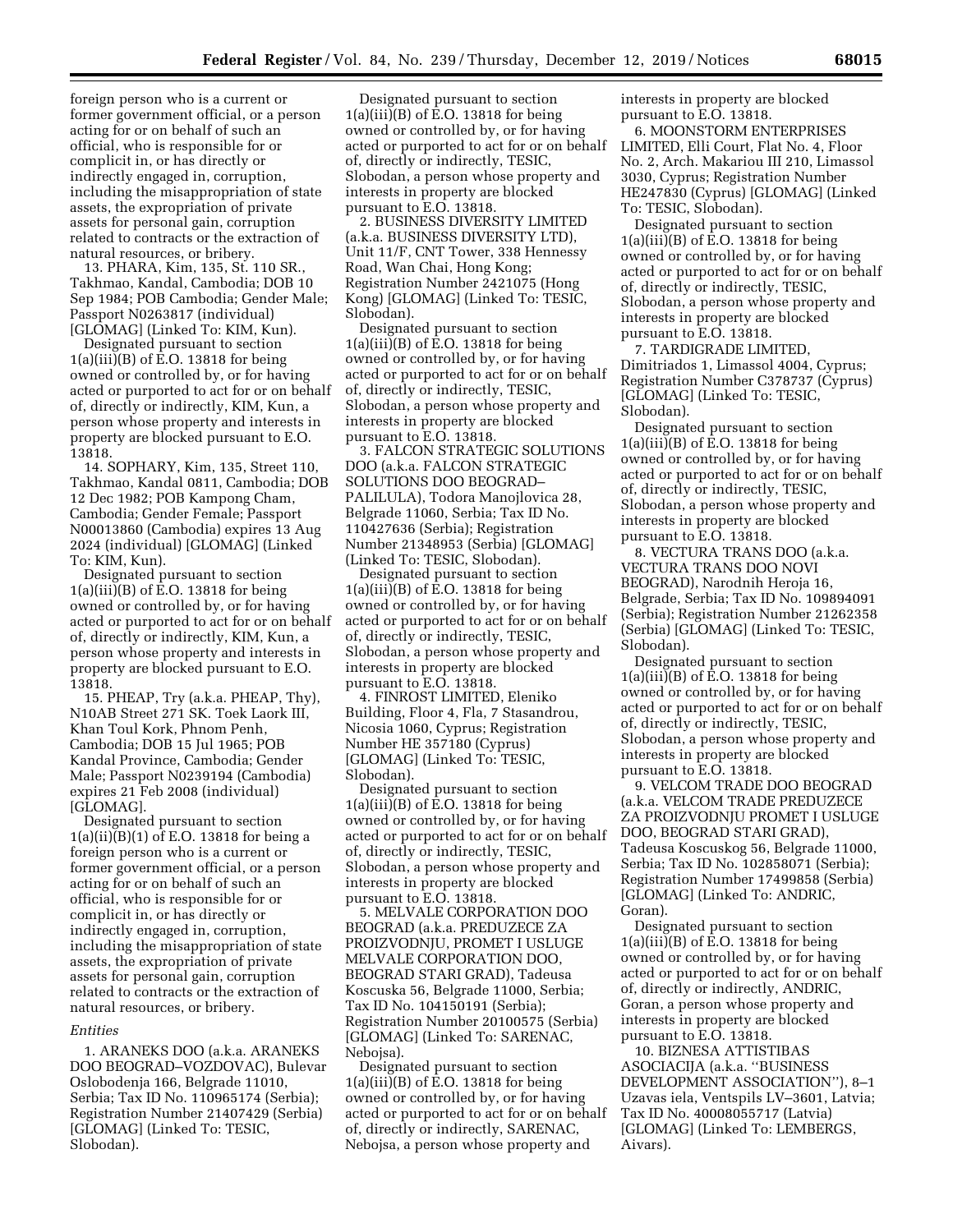Designated pursuant to section 1(a)(iii)(B) of E.O. 13818 for being owned or controlled by, or for having acted or purported to act for or on behalf of, directly or indirectly, LEMBERGS, Aivars, a person whose property and interests in property are blocked pursuant to E.O. 13818.

11. LATVIJAS TRANZITA BIZNESA ASOCIACIJA (a.k.a. LATVIAN TRANSIT BUSINESS ASSOCIATION; a.k.a. TRANSIT BUSINESS ASSOCIATION OF LATVIA), 66 Dzintaru iela, Ventspils LV–3602, Latvia; Tax ID No. 40008008110 (Latvia) [GLOMAG] (Linked To: LEMBERGS, Aivars).

Designated pursuant to section 1(a)(iii)(B) of E.O. 13818 for being owned or controlled by, or for having acted or purported to act for or on behalf of, directly or indirectly, LEMBERGS, Aivars, a person whose property and interests in property are blocked pursuant to E.O. 13818.

12. VENTSPILS ATTISTIBAS AGENTURA (a.k.a. VENTSPILS DEVELOPMENT AGENCY; a.k.a. VENTSPILS DEVELOPMENT ASSOCIATION), Inzenieru 101A, Ventspils 3601, Latvia; Tax ID No. 40008033300 (Latvia) [GLOMAG] (Linked To: LEMBERGS, Aivars).

Designated pursuant to section 1(a)(iii)(B) of E.O. 13818 for being owned or controlled by, or for having acted or purported to act for or on behalf of, directly or indirectly, LEMBERGS, Aivars, a person whose property and interests in property are blocked pursuant to E.O. 13818.

13. VENTSPILS FREEPORT AUTHORITY (a.k.a. FREEPORT OF VENTSPILS; a.k.a. FREEPORT OF VENTSPILS AUTHORITY; a.k.a. VENTSPILS FREE PORT; a.k.a. VENTSPILS FREEPORT), Jana 19, Ventspils LV–3601, Latvia [GLOMAG] (Linked To: LEMBERGS, Aivars).

Designated pursuant to section  $1(a)(iii)(B)$  of E.O. 13818 for being owned or controlled by, or for having acted or purported to act for or on behalf of, directly or indirectly, LEMBERGS, Aivars, a person whose property and interests in property are blocked pursuant to E.O. 13818.

14. 7 MAKARA PHARY CO., LTD., Deaum Mien, Daeum Mien, Ta Khmau, Kandal 8252, Cambodia; Company Number 00037307 (Cambodia) [GLOMAG] (Linked To: SOPHARY, Kim).

Designated pursuant to section 1(a)(iii)(B) of E.O. 13818 for being owned or controlled by, or for having acted or purported to act for or on behalf of, directly or indirectly, SOPHARY, Kim, a person whose property and

interests in property are blocked pursuant to E.O. 13818.

15. CAMBO ELITE SECURITY FORCE CO., LTD., Thmei, Ta Khmau, Ta Khmau, Kandal 8251, Cambodia; Company Number 00038610 (Cambodia) [GLOMAG] (Linked To: SOPHARY, Kim).

Designated pursuant to section 1(a)(iii)(B) of E.O. 13818 for being owned or controlled by, or for having acted or purported to act for or on behalf of, directly or indirectly, SOPHARY, Kim, a person whose property and interests in property are blocked pursuant to E.O. 13818.

16. K D RUBBER PLANTATION CO., LTD., 135, 110, Thmei, Ta Khmau, Ta Khmau, Kandal 8251, Cambodia; Company Number 00023622 (Cambodia) [GLOMAG] (Linked To: CHANDY, King).

Designated pursuant to section 1(a)(iii)(B) of E.O. 13818 for being owned or controlled by, or for having acted or purported to act for or on behalf of, directly or indirectly, CHANDY, King, a person whose property and interests in property are blocked pursuant to E.O. 13818.

17. ROMDOUL CAPITAL PAWN CO., LTD., 21, 352 Boeng Keng Kang Muoy, Chamkar Mon, Phnom Penh, Cambodia; Company Number 00005573 (Cambodia) [GLOMAG] (Linked To: PHARA, Kim).

Designated pursuant to section  $1(a)(iii)(B)$  of E.O. 13818 for being owned or controlled by, or for having acted or purported to act for or on behalf of, directly or indirectly, PHARA, Kim, a person whose property and interests in property are blocked pursuant to E.O. 13818.

18. ROMDOUL DEVELOPMENT CO., LTD., Boeng Keng Kang Moy, Chamkar Mon, Phnom Penh, Cambodia; Company Number 00024848 (Cambodia) [GLOMAG] (Linked To: PHARA, Kim).

Designated pursuant to section 1(a)(iii)(B) of E.O. 13818 for being owned or controlled by, or for having acted or purported to act for or on behalf of, directly or indirectly, PHARA, Kim, a person whose property and interests in property are blocked pursuant to E.O. 13818.

19. M D S THMORDA S E Z CO., LTD. (a.k.a. MDS THMORDA SEZ), 10 AB, 271, Tuek L'ak Bei, Tuol Kouk, Phnom Penh, Cambodia; Company Number 00019416 (Cambodia) [GLOMAG] (Linked To: PHEAP, Try).

Designated pursuant to section 1(a)(iii)(B) of E.O. 13818 for being owned or controlled by, or for having acted or purported to act for or on behalf of, directly or indirectly, PHEAP, Try, a person whose property and interests in

property are blocked pursuant to E.O. 13818.

20. M. D. S. IMPORT EXPORT CO., LTD. (a.k.a. MDS IMPORT EXPORT; a.k.a. MDS IMPORT EXPORT CO., LTD.), 10 AB, Tuek L'ak Bei, Tuol Kouk, Phnom Penh, Cambodia; Tax ID No. K005–105000833 (Cambodia); Company Number 00019488 (Cambodia) [GLOMAG] (Linked To: PHEAP, Try).

Designated pursuant to section 1(a)(iii)(B) of E.O. 13818 for being owned or controlled by, or for having acted or purported to act for or on behalf of, directly or indirectly, PHEAP, Try, a person whose property and interests in property are blocked pursuant to E.O. 13818.

21. PAPA PETROLEUM CO., LTD., 35, Voat Phnum, Doun Penh, Phnom Penh, Cambodia; Tax ID No. L001– 901503571 (Cambodia); Company Number 00019413 (Cambodia) [GLOMAG] (Linked To: PHEAP, Try).

Designated pursuant to section 1(a)(iii)(B) of E.O. 13818 for being owned or controlled by, or for having acted or purported to act for or on behalf of, directly or indirectly, PHEAP, Try, a person whose property and interests in property are blocked pursuant to E.O. 13818.

22. TRY PHEAP DRY PORT CO., LTD., 35, 41 110 Voat Phnum, Doun Penh, Phnom Penh, Cambodia; Tax ID No. K003–100194060 (Cambodia); Company Number 00019406 (Cambodia) [GLOMAG] (Linked To: PHEAP, Try).

Designated pursuant to section 1(a)(iii)(B) of E.O. 13818 for being owned or controlled by, or for having acted or purported to act for or on behalf of, directly or indirectly, PHEAP, Try, a person whose property and interests in property are blocked pursuant to E.O. 13818.

23. TRY PHEAP ENGINEERING & CONSTRUCTION CO., LTD. (a.k.a. TRY PHEAP ENGINEERING AND CONSTRUCTION CO., LTD.), 3–5 Voat Phnum, Doun Penh, Phnom Penh, Cambodia; Tax ID No. L0001– 901504050 (Cambodia); Company Number 00019414 (Cambodia) [GLOMAG] (Linked To: PHEAP, Try).

Designated pursuant to section 1(a)(iii)(B) of E.O. 13818 for being owned or controlled by, or for having acted or purported to act for or on behalf of, directly or indirectly, PHEAP, Try, a person whose property and interests in property are blocked pursuant to E.O. 13818.

24. TRY PHEAP GRAND ROYAL CAMBODIA CO., LTD., Voat Phnum, Doun Penh, Phnom Penh, Cambodia; Company Number 00014853 (Cambodia) [GLOMAG] (Linked To: PHEAP, Try).